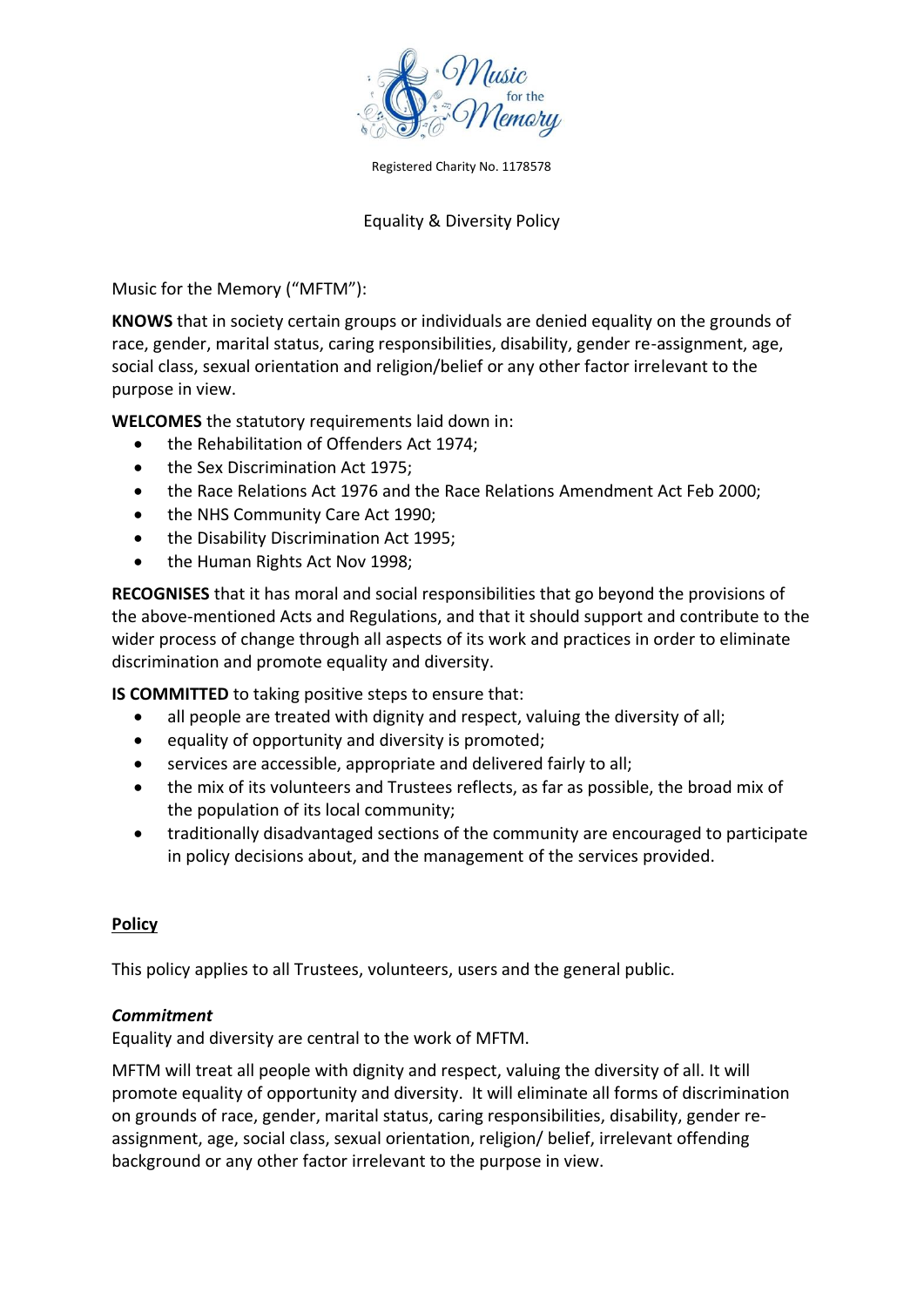It will tackle social exclusion, inequality, discrimination and disadvantage.

For this policy to be successful, it is essential that everyone is committed to and involved in its delivery. MFTM's goal is to work towards a just society free from discrimination, harassment, and prejudice. MFTM aims to embed this in all its policies, procedures, day-today practices, and external relationships.

# *Aims*

MFTM aims to:

- Provide services that are accessible according to need;
- Promote equality of opportunity and diversity in volunteering and development;
- Create effective partnerships with all parts of our community.

### *Objectives*

MFTM's objective is to realise its standards by:

- Sustaining, regularly evaluating and continually improving its services to ensure equality and diversity principles and best practice are embedded in our performance to meet the needs of individuals and groups;
- Working together with the community to provide accessible and relevant service provision that responds to service users' needs;
- Ensuring volunteers and trustees are representative of the community served;
- Responding to volunteer's needs and encouraging their development to increase their contribution to effective service delivery;
- Recognizing and valuing the differences and individual contribution that all people make to MFTM;
- Challenging discrimination;
- Providing fair resource allocation;
- Being accountable.

### *Why have this policy?*

MFTM recognises, respects and values diversity in its Trustees, volunteers, and service users.

MFTM has this policy because it is a people-led organisation that must always ensure it meets the needs of the community through fair and appropriate development of the people who volunteer for MFTM.

### **PROCEDURES**

### *Responsibility for Implementation*

This policy covers the behaviour of all people employed or volunteering in MFTM or using the services and sets out the way they can expect to be treated in turn by MFTM. The overall responsibility for ensuring adherence to and implementation of this policy lies with the Trustees and volunteers.